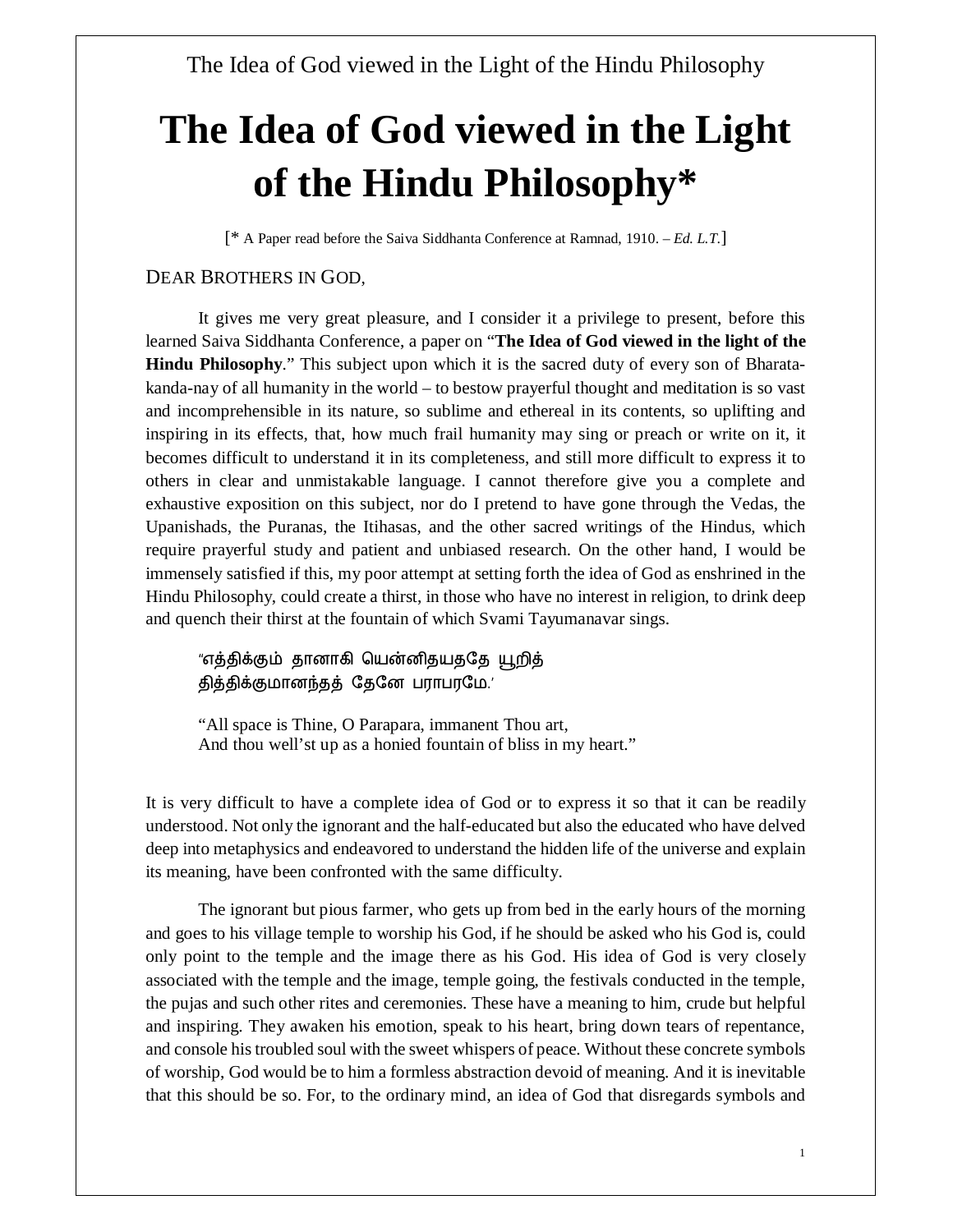ceremonies connote but be unintelligible. It is therefore to satisfy the spiritual hunger and thirst of those, who are babes and suckling's and who cannot digest abstract ideas of God, that temples are built and images are consecrated representing God in his different powers and attributes. Whatever may be said against having images in temples and against rituals and ceremonies, no one can gainsay the fact that they are indispensable at a certain stage of the spiritual evolution of man. Macaulay points out this necessity in his essay on Milton. He says: "Logicians may reason about abstractions. But the great mas of men must have images. The strong tendency of the multitude in all ages to idolatry can be explained on no other principle. Reformers have often made a stand against these feelings, but never with more than apparent and partial success. The men who demolished the images in cathedrals have not always been able to demolish those which were enshrined in their minds." With equal force, says Divyadas Datta in his lectures on Vedantism: "Idolatry in the sense of religious symbolism – and I believe the most orthodox Hindu would take no other view – cannot be open to objection. Symbolism there must be whether in words or things. Verbal symbols appeal to the ear, and the symbols of things to the eye, and that is all the difference between them. Verbal symbolism is language. Who would object to the use of language in religion? But if the one is allowed, why should not also the other? To my mind idolatry, apart from its attendant corruptions, is a religious algebra. And if verbal symbols without the spirit or in a corrupted spirit are not objectionable [but are they not?] so, and to the same extent, formal symbols or stocks and stones also are objectionable. At one stage of its growth idolatry is a necessity of our nature. The tender seed of a religious spirit requires to be carefully preserved in a soft coating of symbols till it has acquired the strength to resist the nipping frost of worldliness and skepticism." It is in this light that the Hindus regard their images. As is erroneously supposed by half informed westerners, the Hindus never worship their idols as "fetishes". We have the high authority of Max Muller on this point. He says, in his origin and growth of religion, "a *fetish* properly so called is itself regarded as something supernatural: the idol on the contrary was originally meant as image only, as similitude or symbol of something else." And, in his biographical essay on Rajah Ram Mohan Roy he says, "Idol is an ugly name, but it meant originally no more than an image. At first the image of a deity like the image of a distant or departed friend is only gazed at with a mixture of sadness and joy; afterwards something like a real presence is felt, and good resolutions are sometimes formed from merely looking at the familiar features of a beloved face." Hence the necessity of temples and images. But this necessity reveals the weakness of man and points out how impossible it is for the ordinary mind to grasp such an idea of overwhelming vastness as the idea of God.

But, has the so-called educated man been able to form a complete idea of God? Education, unless it is pursued with the noble object of steering clear from darkness and ignorance to light and truth, is sure to lead to destruction and disaster. Many who have attempted to find out God with *their own wisdom* have only proved their incompetence and folly. To this class belong the atheists, materialists and agnostics. An atheist once sarcastically remarked that he surveyed the whole heavens with his telescope, but found no God there. Can blasphemy go further? Such men are not confined to one age or one country. In the  $5<sup>th</sup>$  century B.C., Empedocles declared that all attempts to know God result from a sickness of the mind. Feuerbach of the last century characterized religion as "the most pernicious malady of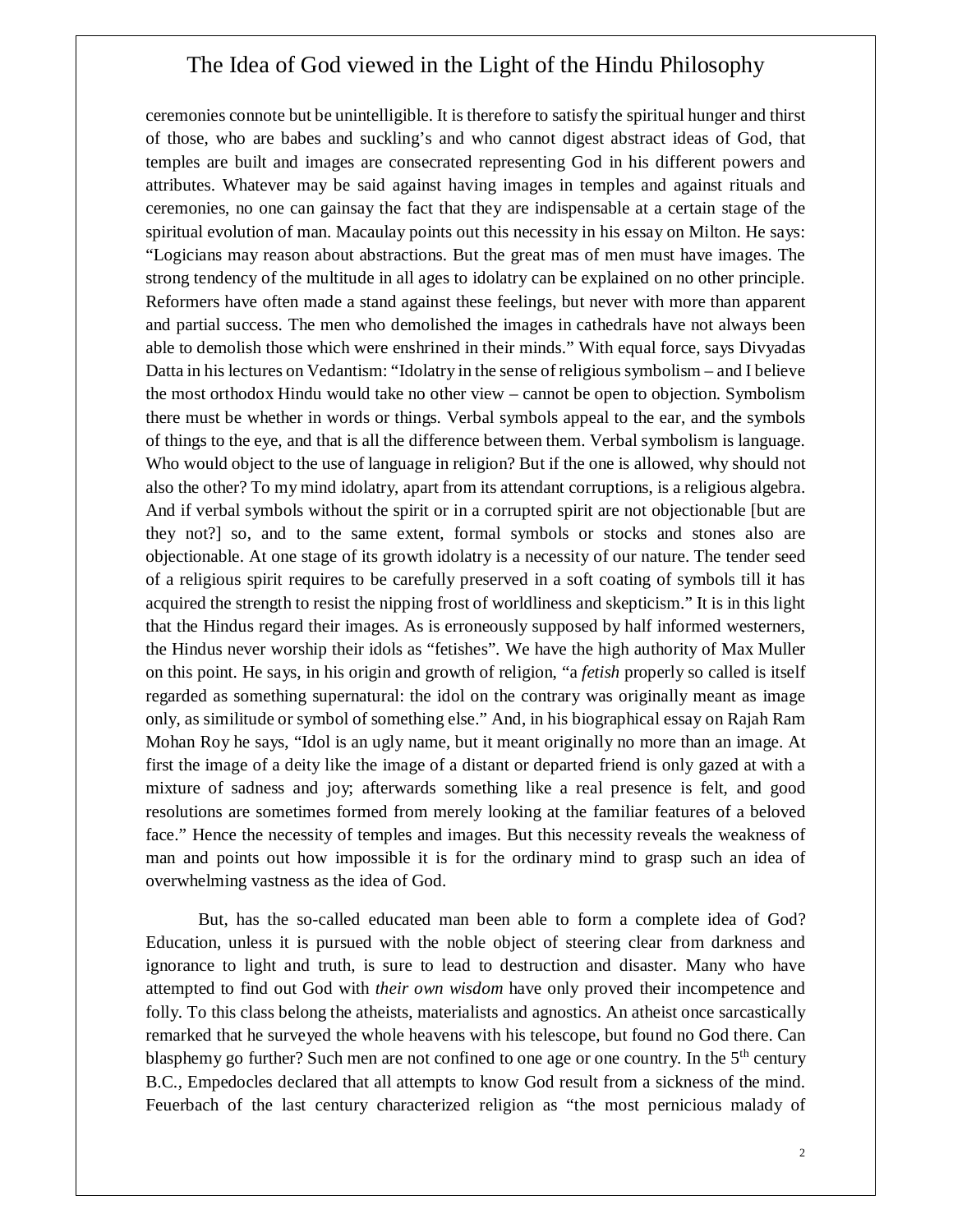mankind." Hobbes regarded it as "Superstition sanctioned by the state." Similar view are held in India too by Lokayutas. But the absurdity of their views was proved in the discussions that took place in India in the councils of the sages, years before the birth of European philosophy. To state here the arguments adduced by those ancient sages would be outside my province. But if it is inquired why some men have even honestly denied the existence of God, it is because they have endeavored either to know God with the aid of their physical senses, or to know more than it is possible for them to know as human beings. That God cannot be known by the mind or the physical senses is the verdict of all sages. Says St. Manickkavacagar:-

"சொற்பதங் கடந்த தொல்லோன் உள்ளத்துணர்ச்சியிற் கொள்ளவும் படான் கண்முதற் புவனாற் காட்சியு மில்லோன்"

"He transcends the description of words, is not comprehensible by the mind, is not visible to the eye and the other senses."

Says St. Paul: - "O! the depth of the riches, both of the wisdom and knowledge of God, how unsearchable are His judgments, and his ways past finding out! For who hath known the mind of the lord, or who hath been His councilor."

It is in this sense that Herbert Spencer, than whom there are few greater names in European Philosophy, speaks of God as the "unknown and the unknowable". What he means is that *Deity per se* is "unknown and unknowable". Commenting on the meaning of these terms, says that faithful Disciple of Herbert Spencer, John Fisk, in his "Cosmic Philosophy," that "Deity is unknowable just in so far as it is not manifested to consciousness through the phenomenal world – knowable just in so far as it is thus manifested: unknowable just in so far as infinite and absolute – knowable in the order of its phenomenal manifestations; knowable in a symbolic way as the power which is disclosed in every throb of the mighty rhythmic life of the universe; knowable as the eternal source of a moral law which is implicated with each action of our moral lives and in obedience to which lies our only guarantee of the happiness which is incorruptible and which neither inevitable misfortune nor unmerited obloquy can take away. Thus though we may not by searching find out God, though we may not compass infinitude and attain to absolute knowledge, we may at least know all that it concerns us to know as intelligent, and responsible beings. They who seek to know more than this, to transcend the conditions under which alone is knowledge possible, are in Goethe's profound language as wise as little children, who when they have looked into a mirror, turn it round to see what is behind it". The atheists are as wise as little children, but only with this difference that they take pride in their discovery, which is nothing but foolishness in the sight of God.

If then the ignorant man finds it difficult to comprehend the idea of God in its completeness, and the so-called educated man disregards it as superstition, is it not possible for us to know God? Are we to remain for ever in hopeless confusion like the blind men who examined the elephant and quarreled with one another as to its form and shape? Certainly not.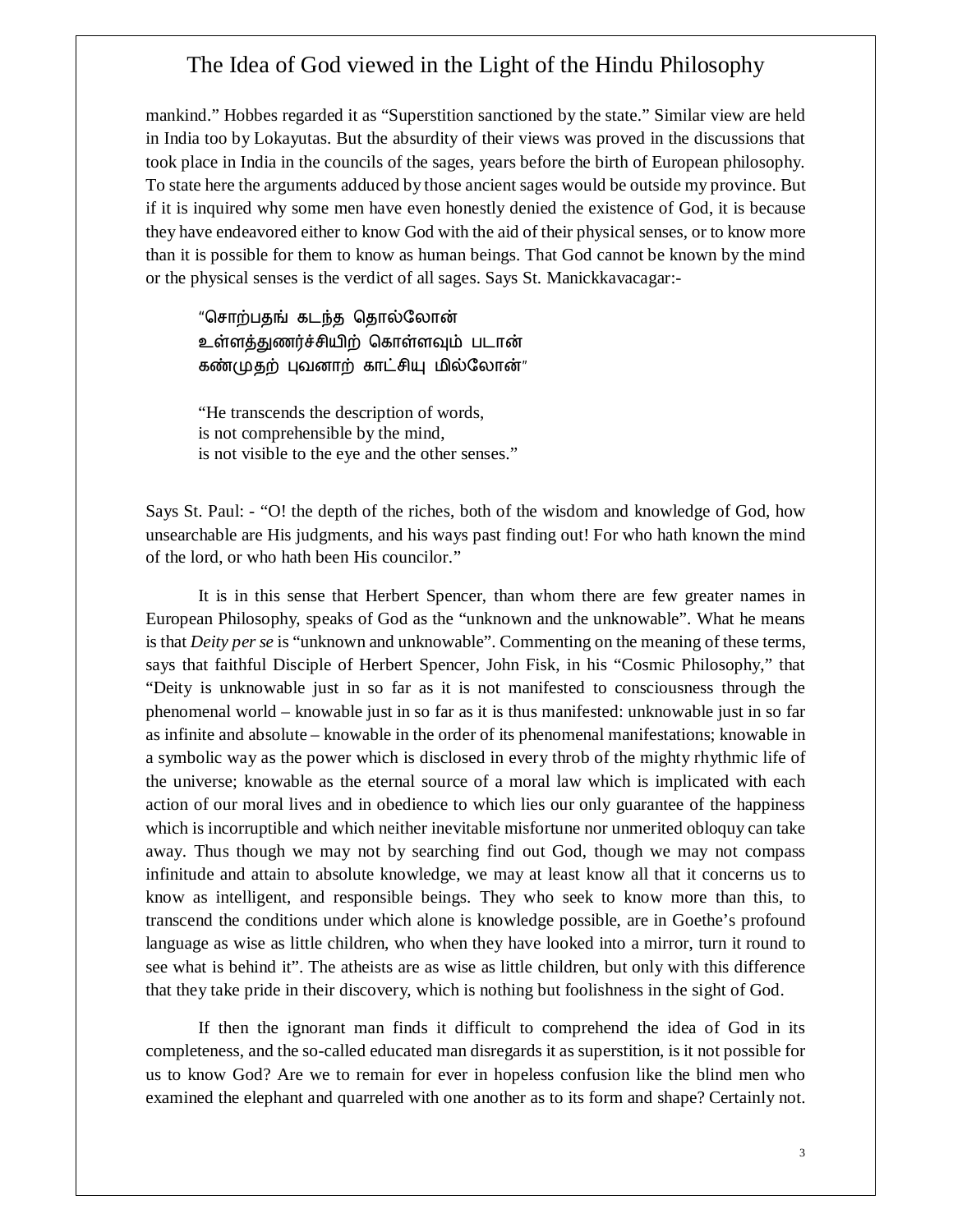God will not put us to permanent intellectual confusion. He has provided every one in this world with the means of knowing Him and worshipping Him. To the ignorant and the learned, to the superstitious and the philosophical, to men of all color and creed in whatever state of culture they may be, He has shown the path and chalked out the way of attaining salvation or freedom from bondage. This is the main reason why there are different religions in the world, and different schools in each religion. Those narrow-minded sectarians who say that the only religion worthy of the name is their own and that it alone could give salvation and that those who follow other religions are bound to go to hell, are rather to be pitied than despised for their egregious ignorance. That one religion has not and cannot give spiritual satisfaction to all the people in the world is a historical as well as a psychological fact. Max Muller says in his "Vedanta Philosophy:" "It was recognized in India from very early times that the religion of a man cannot be and ought not to be the same as that of a child; and again that with the growth of the mind the religious ideas of an old man must differ from those of an active man of the world. It is useless to attempt to deny such facts. We know them all from the time when we first emerge from the happy unconsciousness of a child's faith and have to struggle with important facts that press upon us from all sides, from history, from science, and from a knowledge of the world and ourselves." The Hindu Religion recognizes this fact; and it is tolerant towards any faith provided that faith leads men from worldliness to godliness. Says Sir Monier Williams in his "Brahmanism and Hinduism:" "And, in real truth, Hinduism has something to offer which is suited to all minds. Its very strength lies in its infinite adaptability to the infinite Diversity of human characters and human tendencies. It has its highly spiritual and abstract side suited to the metaphysical philosopher – its practical and concrete side suited to the man of affairs and the man of the world – its aesthetic and ceremonial side suited to the man of poetic feeling and imagination – its quiescent and contemplative side suited to the man of peace and lover of seclusion." That the Hindu Religion presents no sectarian conception of God, and that it allows every man to worship his God is clearly set forth in the first verse in Sivajnana Siddhiyar.

"அறுவகைச் சமையத்தோர்க்கும் அவ்வவர் பொருளாய் வேறாங் குறியது முடைத்தாய் வேதாகமங்களின் குறியிறந்தங் கருவினிலருளான் மன்னியம்மையோ டப்பனாகிச் செறிவொழியாதுநின்ற சிவனடி சென்னிவைப்பாம்."

"Let me place on my head the feet of Siva, who stands as the goal of the six forms of religion, and who stands in the various forms conceived of by the various internal schools of Siva faith, and yet stands beyond the conception of all Vedas and Agamas, and fills all intelligence with His love and becomes my Heavenly Father and Mother and fills one and all inseparably." This may sound strange to some crude thinkers who cannot rise higher than the level of their creed. But as we find in the sayings of Sri Ramakrishna, "A truly religious man should think that other religions also are paths leading to the truth. We should always maintain an attitude of respect towards other religions." Thus we see that different religions are necessary, and that they all would lead man to God if followed in truth and in spirit. God is no respecter of person. He is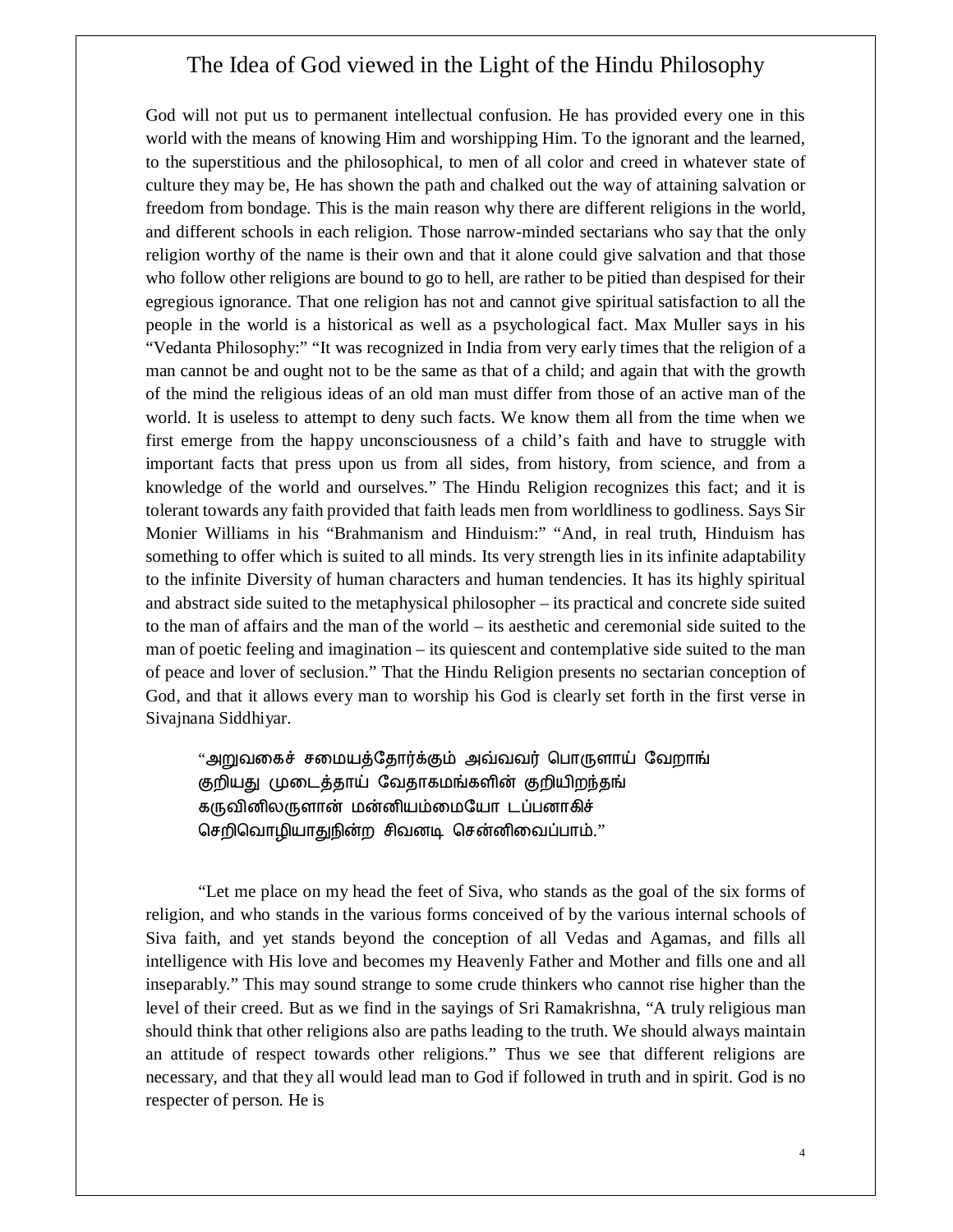#### "எம்மப்பனெம்பிரா னெல்லார்க்கும் தானீசன்,"

"Our Father, our Lord, Isan of all."

Isaiah, "the prince of prophets" says, "Doubtless Thou art our Father, though Abraham be ignorant of us, and Israel acknowledge us not. Thou, O Lord, art our Father, our Redeemer. Thy name is for ever lasting." Though difficult it is for man to know God in all His beauty and glory, yet He has not left us to grope in darkness and sin and seek our way to Him as best as we can. But He has revealed Himself in the different religions of the world, so that each may find Him in that religion which appeals to his heart and soul. Here it may be said that the Hindus regard their religion as a revelation. Accordingly they have divided their sacred books into "Sruti" or what is revealed and "Smriti" or what possesses human authority alone. In the former they include the Vedas and the Upanishads. But both "Sruti" and "Smriti" are inextricably bound together as said by St. Tirumular: -

வேதமோடு ஆகமம் மெய்யா மிறைவநூல் ஒதும் பொதுவும் சிறப்பு மென்றுன்னுக நாதனுரையிவை நாடிலிரண்டந்தம் பேதமதென்னில் பெரியோர்க்கபேதமே

"The Vedas and the Agamas are both of them true, both being the word of the Lord. Think that then first is a general treatise and the latter a special one. Both form the word of God. When examined and where difference is perceived between Vedanta and Siddhanta, the great will perceive no such difference."

All unbiased Hindus would admit that where there is truth it is from God and that it is a revelation of His. Svami Vivekananda observes that the Vedas are eternal as truths are eternal, and that truths are not confined to the Sanskrit language alone.

Having now seen that religion is a revelation of God, let us find out what idea of God we can gather from the Hindu Philosophy.

It is sometimes erroneously supposed that the Hindu Philosophy is different from the Hindu Religion and that the former and not the latter is spoken of in glowing terms by Western Savants. Nothing is further from truth. In India Philosophy and religion mean almost the same. Says Max Muller in his Vedanta Philosophy: - "Nowhere, however, do we find what we find in India, where philosophy is looked upon as the natural outcome of religion, nay, as its most precious flower and fragrance. Whether religion leads to philosophy or philosophy to religion, in India the two are inseparable, and they would never have been separated with us if the fear of men had not been greater than the fear of God or of truth." Hence when Western savants speak highly of the Hindu Philosophy or Religion the praise must be shared by both.

Here it would be interesting for us to digress for a moment and learn some at least of the opinions of Western savants on Hindu Philosophy.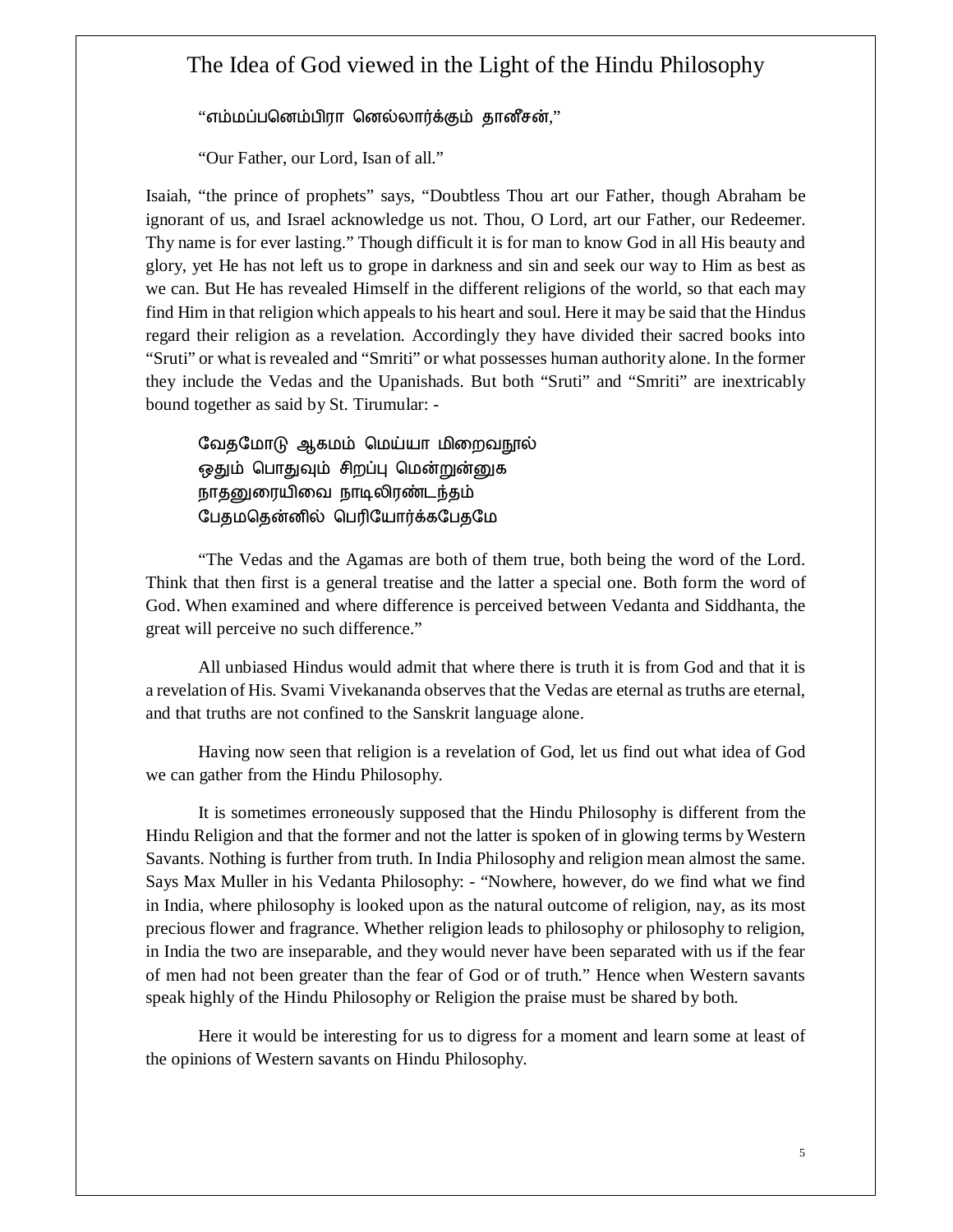Schopenhauer says of the Vedanta Philosophy, "It has been the solace of my life, it will be the solace of my death."

Victor Cousin remarks, "When we read with attention the poetical and philosophical monuments of the East, above all, those of India which are beginning to spread in Europe, we discover there many a truth – truths so profound – which makes such a contrast with the meanness of the results at which the European genius has sometimes stopped, that we are constrained to bend the knee before the philosophy of the East and to see in the cradle of the human race the native land of the highest philosophy."

Sir William Jones admits "that it is impossible to read the Vedanta or the many fine compositions in illustration of it without believing that Pythagoras and Plato derived their sublime theories from the same fountain with the sages of India."

Frederick Schlegel remarks: "It cannot be denied that the early Indians possessed a knowledge of the true God: all their writings are replete with sentiments and expressions, noble, clear and severely grand, as deeply conceived and reverentially expressed as in any human language in which men have spoken of their God."

Rev. Dr. G. U. Pope speaks of the Saiva Siddhanta as "the choicest product of the Dravidian intellect. The Saiva Siddhanta is the most elaborate, influential and undoubtedly the most intrinsically valuable of all the religions of India."

Max Muller says, "If philosophy is meant to be a preparation for a happy death, or Euthanasia, I know of no better preparation for it than the Vedanta Philosophy."

These opinions coming as they are from scholars of distinguished ability require no endorsement. Whatever system of Hindu Philosophy one may learn, there one would find thoughts that lie too deep for expression, beautiful and inspiring.

To return from the digression – another erroneous supposition, more pernicious than regarding philosophy and religion as different and antagonistic is that the Hindu Religion teaches the worship of many gods and that one can even count them as "thirty-three crores" of gods. Nowhere in the Hindu sacred books, do we find one syllable sanctioning the worship of many gods in the sense that there are many gods, and that they should be appeased for fear of their displeasure. The word "*Devas*" which we meet here and there is derived from the root, "*Div*" = *to shine*, and is used in the sense of "bright ones". Says Max Muller in his "Origin and growth of Religion", "when the poets of the Veda address the mountains to protect them, when they implore the rivers to give them water, they many speak of rivers and mountains as *devas*, but even them though *deva* would be more than *bright* it would as yet be very far from anything we mean by *Divine*." And in the next paragraph he says, "If we could ask Vasishtha or Visvamitra or any of the old Aryan poets whether they really thought that the Sun, the golden ball which they saw was a man with legs and arms, with a heart and lungs, they would no doubt laugh at us and tell us that though we understood their language we did not understand their thoughts?" Such is the opinion of him who has made a life-study of the sacred books of the Hindus at their fountain heads; and there is good reason to believe that he is right and that his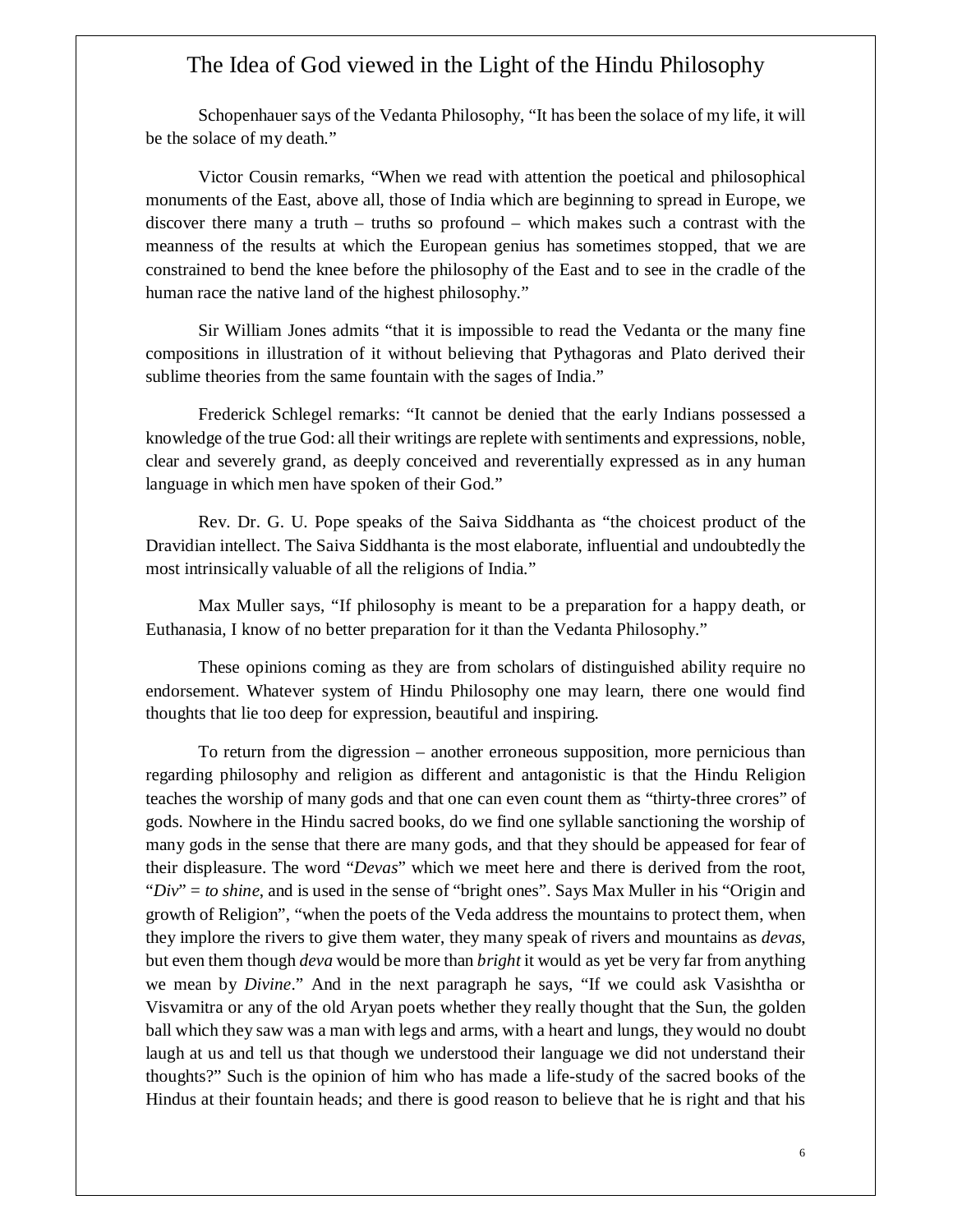opinion could be taken as final. Now, coming to the idea of God as contained in the Hindu Philosophy we find Him (I) as the Causeless First Cause. In the Rig-Veda it is said:

"In the beginning there was neither nought or aught Then there was neither sky nor atmosphere above. What then enshrouded all this teeming universe? In the receptacle of what was it contained? Was it enveloped in the gulf profound of water? Then was there neither death not immortality; Then was there neither day, nor night, nor light nor darkness, Only the existent one breathed calmly self-contained, Nought else, but He there was – nought else above, beyond. Then first came darkness hid in darkness, gloom in gloom; Next all was water, all a chaos indiscrete, In which the one lay void shrouded in nothingness. Then turning inwards He, by self-developed force, Of inner fervor and intense abstraction, grew. First in His mind was formed Desire, the primal germ Productive, which as the wise, profoundly searching, say Is the first subtle bond, connecting Entity And nullity."

The truth embodied in this hymn is explained in the Upanishads by the simile of the spider. Just as the spider draws the threads of its wonderful net out of its own body, so, the world is made not only by God, but also of God. This simile, which is given in the Upanishads to illustrate the meaning of God's being the material as well as the efficient cause of the Universe, led some of the earliest missionaries state that the God of the Hindus was a large black spider which sits in the center of the universe and creates the world by drawing it out like threads out of its own body. "*Drink deep or taste not the Pierian Spring*." To venture upon criticism without sound knowledge is a dangerous thing.

Here may arise the question whether God is both the material and efficient cause of the universe. This question has led to hairsplitting discussions between the Siddhantins and the Vedantins. But a sage would find no difference between these two schools. Svami Tayumanavar sings thus:-

"வேதாந்த சித்தாந்தம் வேறென்னார் கண்களிக்கும் நாதாந்த மோன நலமே பராபரமே."

"Thou art, O Parapara, the Bliss of silence, the End of Nadam to those who find no difference between Vedanta and Siddhanta."

That there is and *must* be a first Cause is clearly brought out in the first sutra in Sivajnanabodham:

 $\epsilon$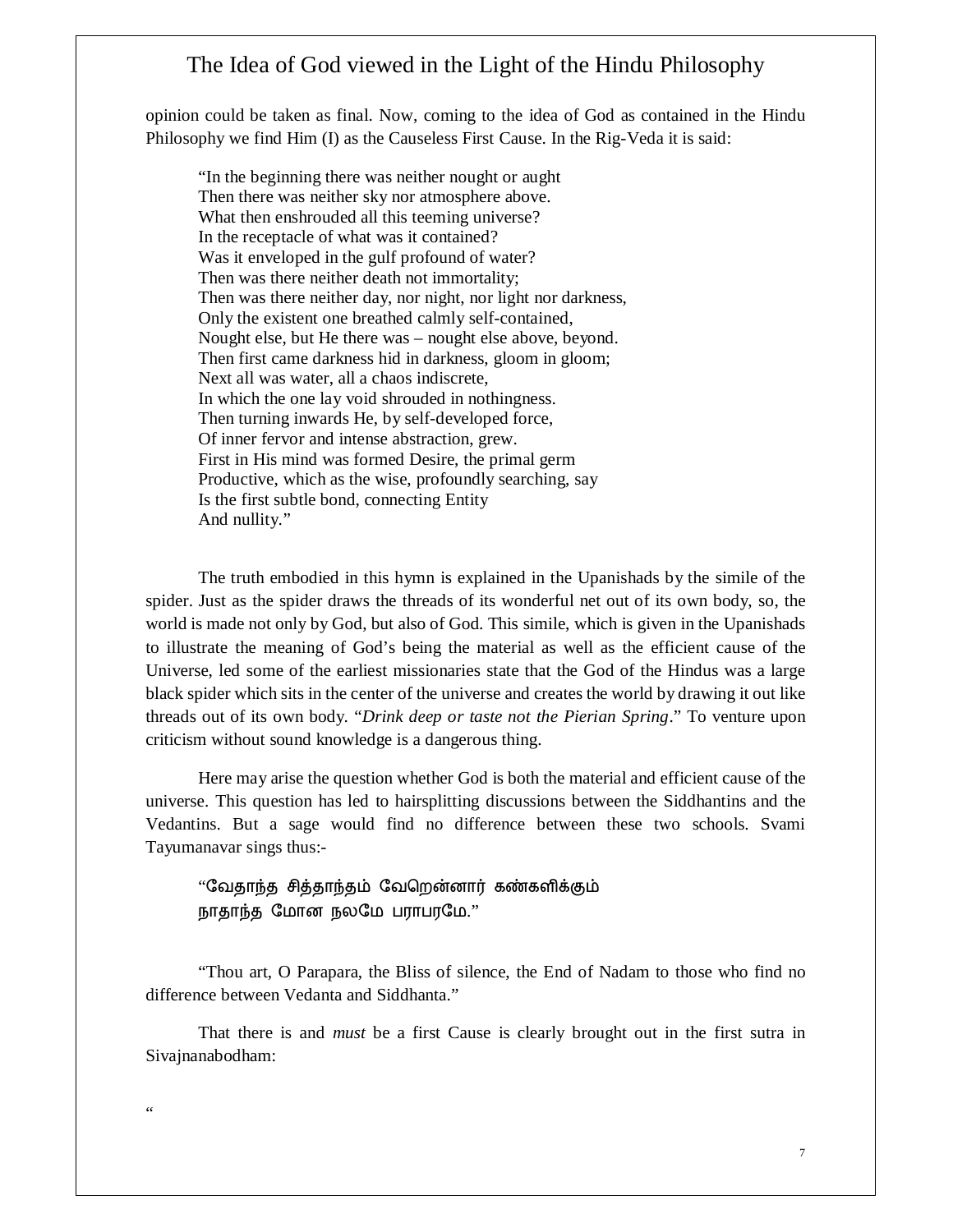"அவன் அவள் அதுவெனும் அவை மூவினைமையின் தோற்றிய திதியே யொடுங்கி மலத்துளதாம், அந்தம் ஆதி எனமனார் புலவர்."

In Mr. Nallasvami Pillai's lucid commentary on Sivajnanabodham, this sutra is translated as follows:

"As the (seen) universe, spoken of as he, she and it, undergoes three changes (origin, development and decay), this must be an entity created (by an efficient cause). This entity owing to its conjunction with Anava Mala has to emanate from *Hara* to whom it returns during *samharam*. Hence the learned say that *Hara* is the First cause."

(2) We find Him as *Immanent* both in nature and in man. The most celebrated hymn, known as Purusha sukta, occurring in the tenth book of the Rig Veda contain the following lines:-

The embodied spirit has a thousand heads A thousand eyes, a thousand feet, around On every side enveloping the Earth. Yet filling space no longer than a span, He is Himself this very universe; He is whatever is, has been and shall be; He is the Lord of Immortality. All creatures are one-fourth of Him, three-fourths Are that which is immortal in the sky."

This same grand idea is echoed in the Bhagavat Gita in the following equally celebrated lines:-

"I am the self in the body of all beings. I am the beginning, the middle and the end of every thing. I am Vishnu amongst the Adityas and the all resplendent sun among all shining bodies."

St. Appar sings of God:

''இரு நிலனாய்த் தீயாகி நீருமாகி இயமானனா யெறியுங் காற்றுமாகி அருநிலைய திங்களாய் நாயிறாகி ஆகாசமாயட்ட மூர்த்தியாகிப் பெருநலமுங் குற்றமும் பெண்ணுமாணும் பிறருருவும் தம்முருவும் தாமேயாகி நெருநலையா யின்றாகி நாளையாகி நிமிர்புன் சடையடிகள் நின்றவாறே."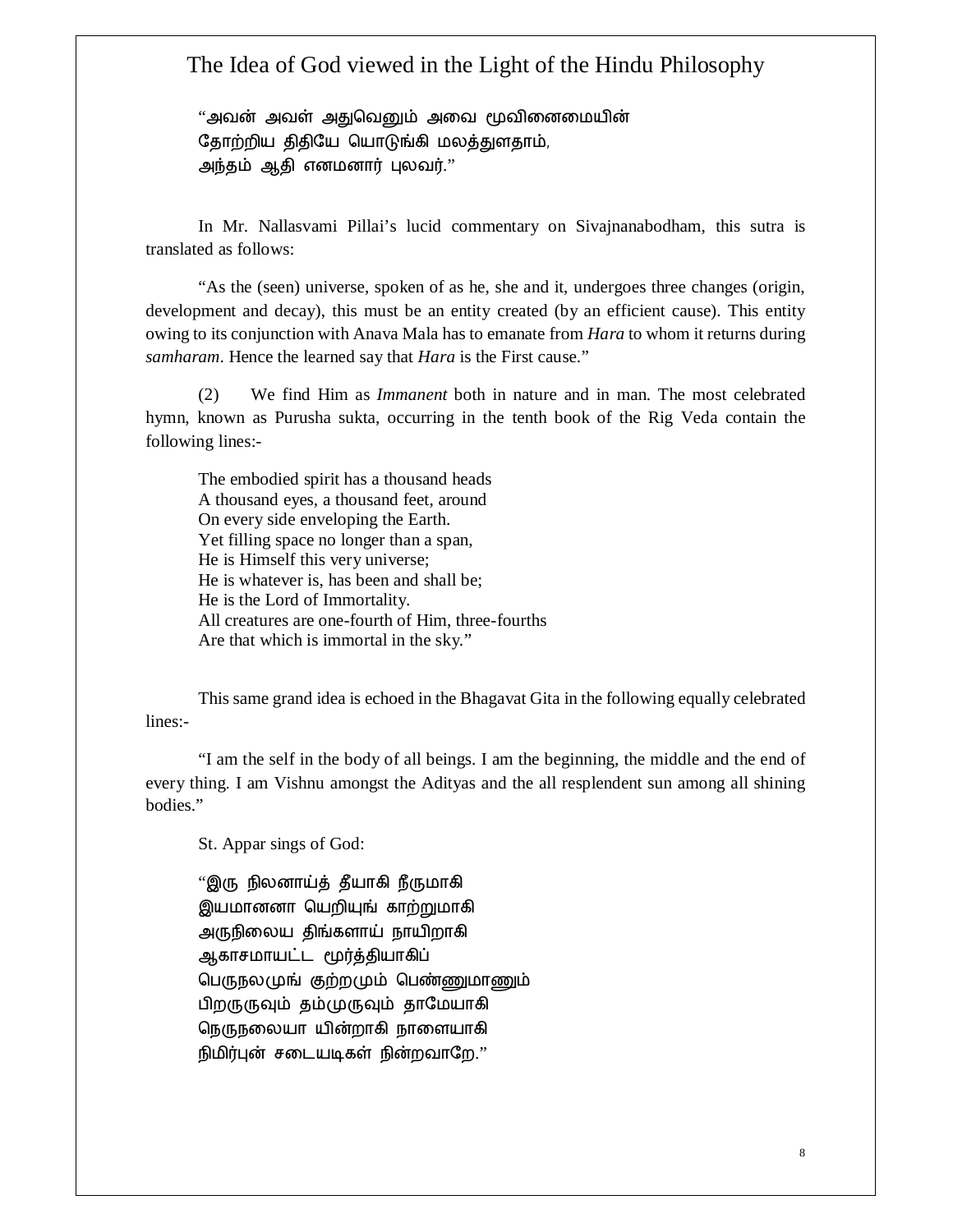"As Earth, Fire, Water, Air and Ejaman (of sacrifices) as Moon, the Sun, and Akas as Ashtamurti; as goodness and evil, as male and female, Himself, the form of every form, as yesterday and today and tomorrow, my Lord with the braided hair stands supreme."

Svami Tayumanavar sings:

"அங்கிங்கெனாதபடி யெங்கும் பிரகாசமாய்

\* \* \* \* \* \* \* ."

"Not here, not there, but resplendent – everywhere."

"பார்க்குமிட மெங்குமொரு நீக்கமற நிறைகின்ற பரிபூரணனந்தமே."

"O perfect Ananda! who fill'st up all the space One sees around etc., etc. etc."

St. Manikkavacagar sings:

"நிலம் நீர் நெருப்புயர் நீள்விசும்பு நிலாப்பகலோன் புலனாயமைந்தனோடு எண்வகையாய்ப்புணர்ந்து நின்றான் உலகேழெனத் திசைபத்தெனத் தானொருவனுமே பலவாகி நின்ற வாதோ ணோக்கமாடாமோ."

"Earth, Water, Air, Fire, Sky, the Sun and Moon The sentient man, these eight forms He pervades The seven worlds, Ten quarters, He the one And many, He stands so, let us sing."

God is not only immanent in nature and in man, but He is at the same time transcendent. This is brought out clearly by the famous "Neti Neti" verse occurring in the Brihadaranyaka Upanishad, which Pranjoti-munivar translates in the following beautiful lines:-

"பூதங்களல்ல பொறியல்ல வேறுபுலனல்ல வுள்ளமதியின் பேதங்களல்லவிவையன்றி நின்ற பிறிதல்லவென்று பெருநூல் வேதங்கிடந்து தடுமாறி வஞ்சவெளியென்ப கூடன்மறுகிற் பாதங்கணோவ வளையிந்தணாதி பகர்வாரையாயுமவரே."

"The sages declare, 'He is not the five elements, not the senses, nor sensations, nor the antahkaranas, nor the soul;' He is the deceitful nothing which the Vedas fail to discover."

The second Sutra in Sivajnanabodham contains in a nutshell, as it were, the relation of God to the World and to the souls – His immanence as well as transcendence. It says,

"அவையே தானே யாயிருவினையின்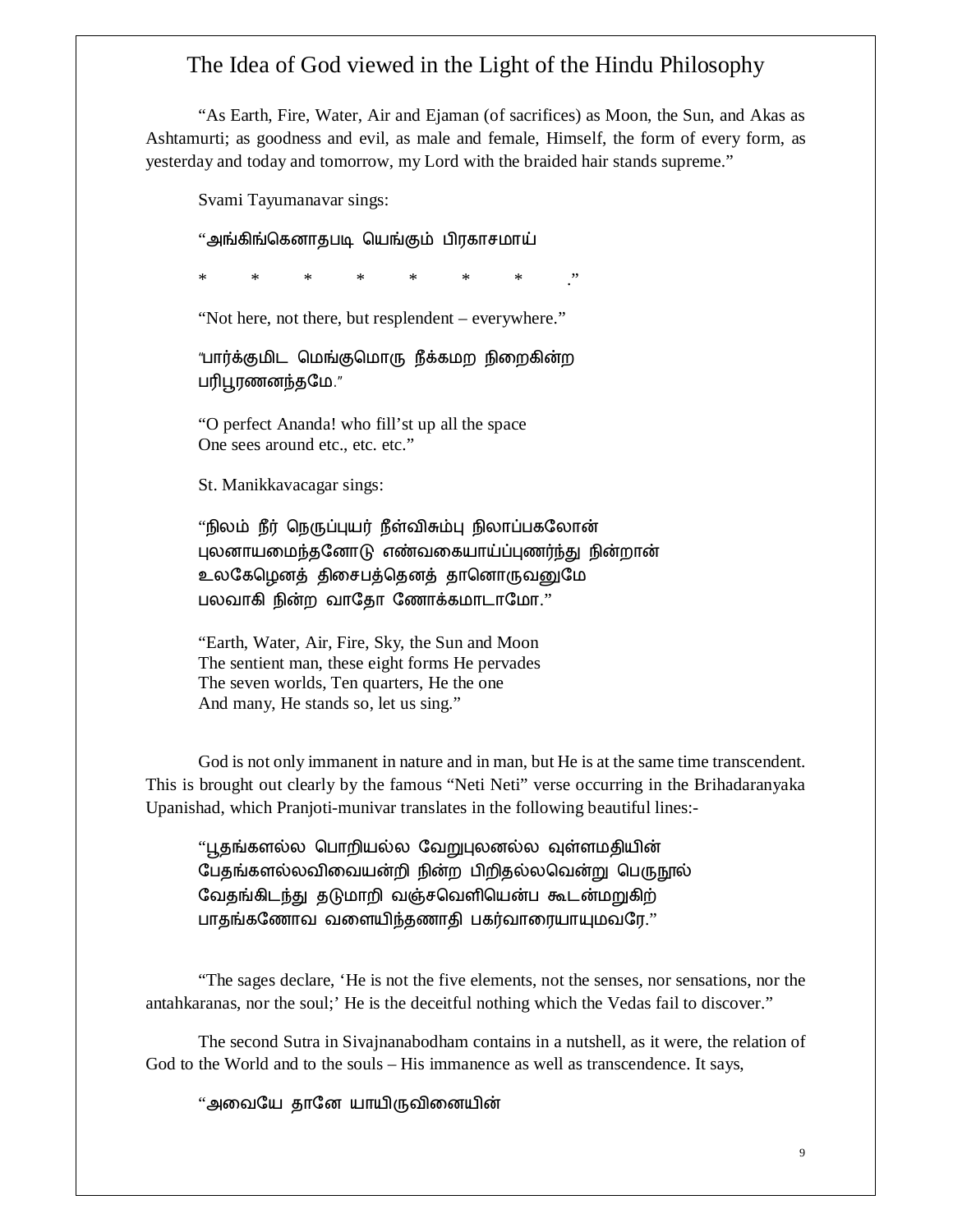போக்கு வரவுபுரிய ஆணையின் நீக்கமின்றி நிற்குமன்றே."

"He is one with the soul's (Abedha). He is different from them (Bedha). He is one and different from them (Bedhabedha). He stands in samavaya union with His Jnanasakti, and causes the souls to undergo the processes of evolution (births) and return (samharam) by including their good and bad acts (karma)" – *Mr. Nallasvami Pillai*.

3. We find Him both as *Nirguna* and *Saguna*: *Nirguna* means above the three *Gunas Sattva*, *Rajas*, and *Tamas*: *Saguna* means with the *Gunas*. God as Nirguna is beyond the comprehension of man. But God as *Saguna* engages in the creation, preservation and dissolution of the Universe, and in that aspect, and in it alone, He is comprehensible by man. It is in this sense that the Vedantins speak of a Higher Brahman and a Lower Brahman. But in fact there is no difference between the two. Says Max Muller in the "Vedanta Philosophy": "with regard to the subjects taught in the Upanishads, it was the highest aim of the ancient Vedanta Philosophers to show that what we might call the exoteric Brahman was substantially the same as the esoteric, that there was in reality, and that there could be one Brahman only, not two." And yet, it was necessary, that there should be a qualified Brahman, for continues he: "Thus they distinguish between the qualified (saguna) and the unqualified (aguna) Brahman, and they allow a qualified Brahman for all practical purposes (vyavahara), and more particularly for the purpose of worship (upasana), because in a state of worship the human mind requires a qualified and objective God, a God the Father or the creator, though that Father can be a person only, a pratika or face, as the Brahmans call it, of the Divine substance, using the same simile of face, persona, or person, which is well known to us from the writings of the early Fathers of the Church. Thus Brahman may be worshipped as Isvara or Lord, as a conditioned personal God and yet be known as in His substance high above all conditions and limits inherent in personality."

The reason why the Higher Brahman becomes the Lower Brahman or Isvara is for the sake of man who cannot realize and worship God as *Nirguna*. Accordingly He assumes different forms out of His supreme love to save erring humanity from the bonds of Malam, or corruption.

Thus, we find in the Taittiriya Upanishad,

"His head is surely Love; joy His right wing; delight His left, Bliss is His self, Brahman whereon He rests."

With this we can compare these famous lines,

"அன்பும் சிவமு மிரண்டென்ப ரறிவிலார் அன்பே சிவமாவ தாருமறிந்திலார் அன்பே சிவமாவ தாருமறிந்தபின் அன்பே சிவமா யமர்ந்திருந்தாரே."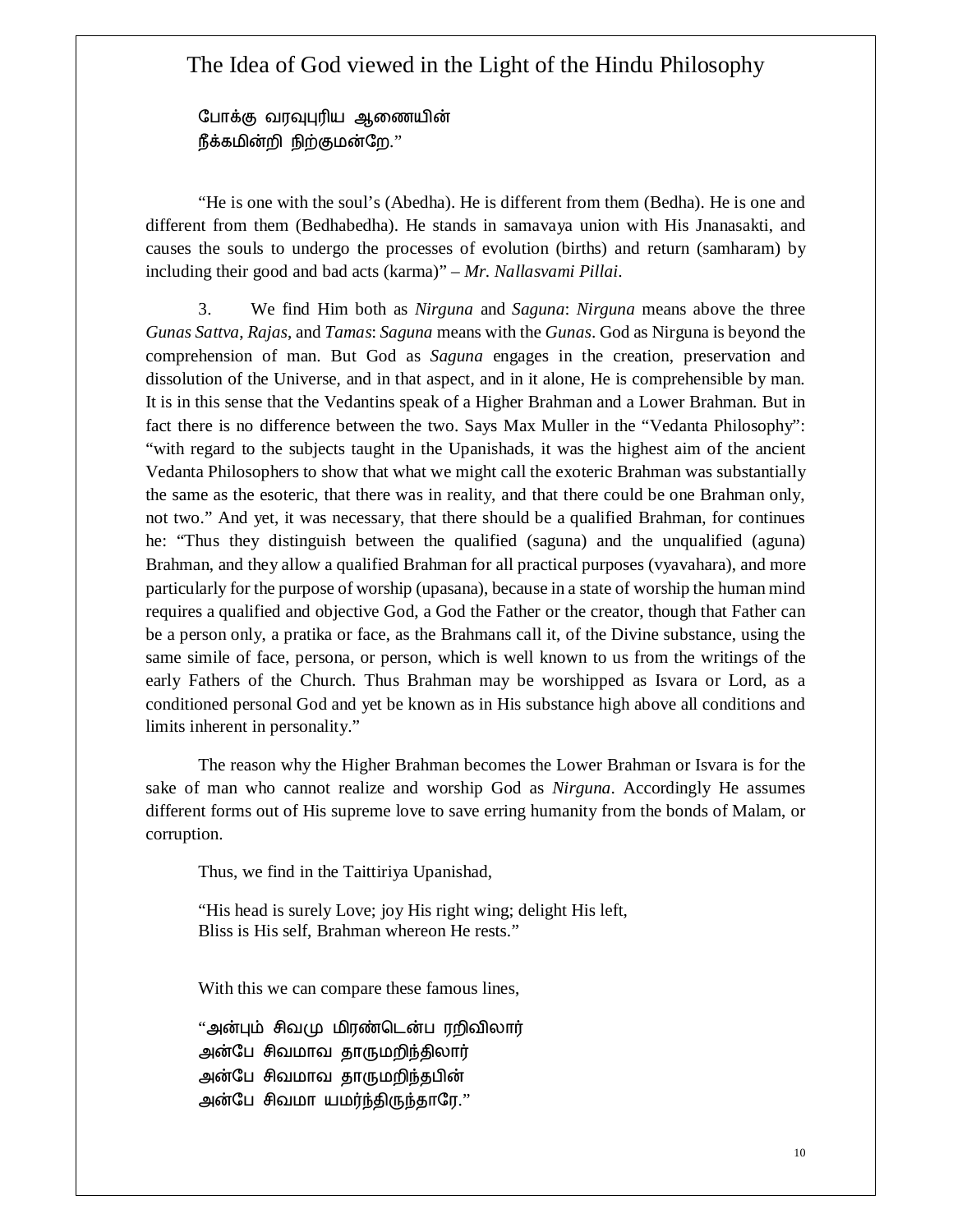"The ignorant say Love and God are different None know that Love and God is the same When they know that Love and God is the same They rest in God as Love."

The different forms which God as Saguna or Lower Brahman assumes are not material, but purely spiritual and cannot be perceived without His infinite Love, and when perceived cannot be described in words.

Sings St. Appar:

"மைப்படிந்த கண்ணாளும் தானும் கச்சி மயானத்தான் வார்சடையான் மாசொன்றில்லான் ஒப்புடைய னல்லன் ஒருவனல்லன் ஒரூரனல்லன் ஒருவனில்லி யப்படியன் அவ்வுருவன் அவ்வண்ணத்தான் அவனருளே கண்ணாரக் காண்பதல்லால் இப்படியன் இவ்வுருவன் இவ்வண்ணத்தான் இவனிறைவ னென்றெழுதிக் காட்டொணாதே."

"The Lord with the braided hair lives in the Kanchi burial ground with His beautiful Uma with penciled eye-brows. He has no sin. He is not one of the mortals and is not to be compared with any of them. He has no place and is incomparable unless we can with His grace as our eye perceive Him, His form, and nature; none can paint Him in His real form and nature."

Sings Karaikkal Ammaiyar, saint and poetess:

"அன்றும் திருவுருவம் காணாதே யாட்பட்டேன் இன்றும் திருவுருவம் காண்கிறேன் - என்றுந்தான் எவ்வுருவோ நும்பிரானென்பார்கட் கென்னுரைப்பேன் எவ்வுருவோ நின்னுருவமேது."

When thy slave I first became thy form I did not know, Thy form, even now, I have not seen, To those who ask me what Thy form is, what am I to say? What is thy form? Which is it? None.

Sings Svami Tayumanavar:

"அன்பைப் பெருக்கி யெனதாருயிரைக் காக்கவந்த இன்பப் பெருக்கே யிரையே பராபரமே."

O, Parapara, my love to increase and soul redeem Thou hast come as my Spring of Bliss and Love supreme.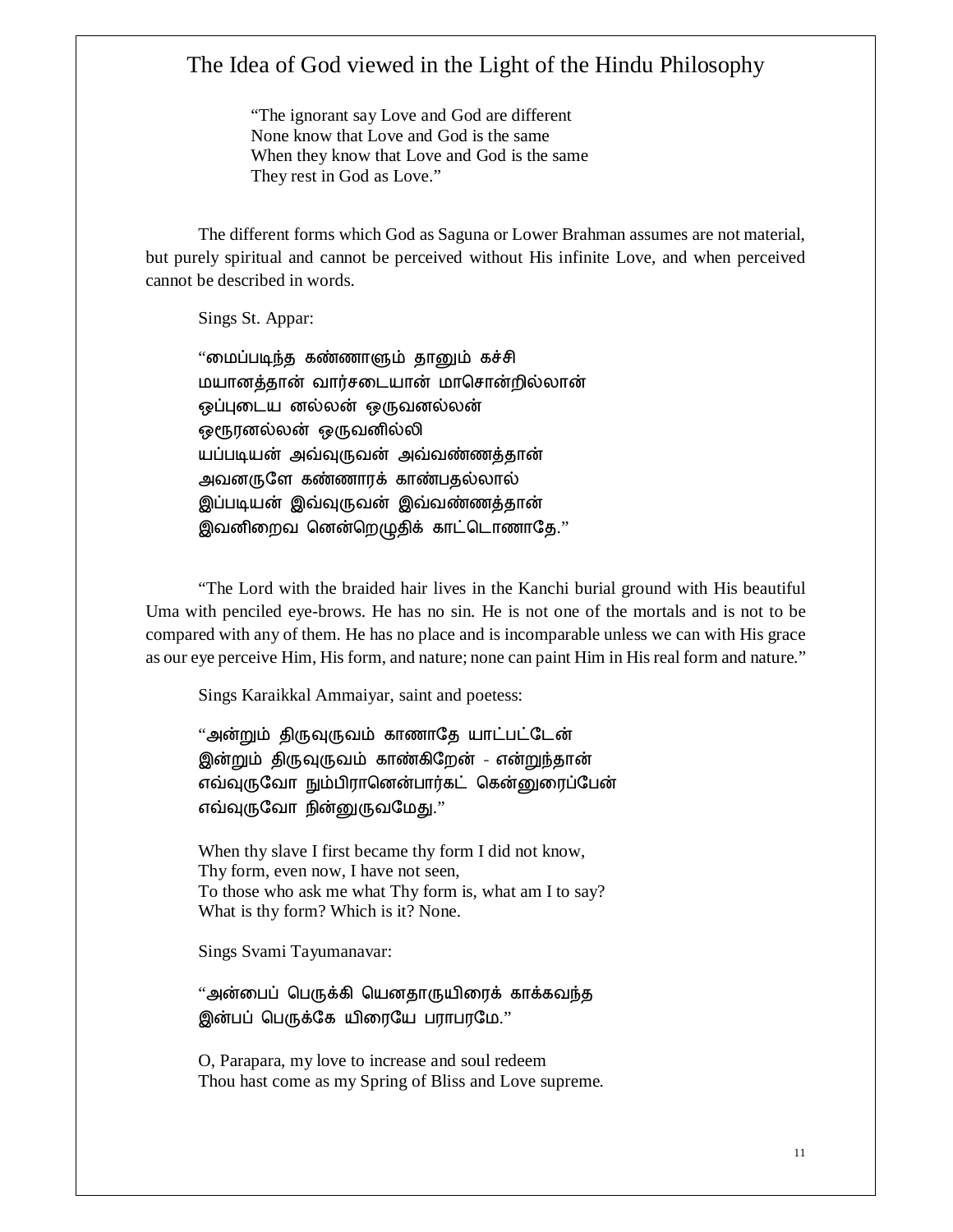4. We find Him as *Sat-Chit-Ananda*. Sat denotes pure Being, Chit pure Love or Arul, and Ananda pure Bliss. Accordingly God is defined in brief as Sat-Chit-Ananda. In the Taittiriya Upanishad there is a beautiful story which shows at once what God is and how He could be known: - Brihu went to his father Varuna, and asked him, "Father, make known to me Brahma (the Supreme one)." The venerable Varuna replied: "That whence all beings are produced, - by which they live when born, - that towards which they tend, - and that into which they pass, do you seek that; for That is Brahma." Brihu meditated in devout contemplation, and having meditated profoundly, he recognized "Food" (matter) to be Brahma: for all beings are produced from "Food," when born they live by "Food," towards "Food" they tend, and they pass into "Food." With this he was not satisfied. So, he again went to his father, and asked him, "Father, make known to me Brahma." His father replied, "Seek Him by deep meditation." He meditated again deeply, and found "Life" to be Brahma; for all beings are produced from "Life," when born they live by "Life," towards "Life" they tend; and into "Life" they pas. But still he was not satisfied, so, he again went to his father and asked, "Father, make known to me Brahma." "Seek Him by deep meditation", was the reply. He meditated again and found "Intellect" to be Brahma, for all beings are produced by "Intellect", when born they live by "Intellect", towards "Intellect" they tend, and they pass into "Intellect." But he was not satisfied. So he went to his father for the fourth time and asked him, "Father, make known to me Brahma." "Seek Him by meditation", was the reply. He meditated again and found "Ananda" (Sat-Chit-Ananda) to be Brahma, for all things are produced from "Ananda," when born they live by "Ananda", they tend towards "Ananda," they pass into "Ananda."

Thus by long-continued, persevering and prayerful meditation Brihu was able to find God as Sat-Chit-Ananda.

The Sat-Chit-Ananda God possesses eight attributes.

Says St. Valluvar:

"கோளில் பொறியிற் குணமிலவே யெண்குணத்தான் றானை வணங்காத்தலை."

"Before His foot 'the Eight fold Excellence' with unbent head Who stands like palsied sense, is to all living functions dead."

The eight attributes of God are:

1. Self-existence, 2. Essential purity, 3. Intuitive wisdom, 4. Infinite Intelligence, 5. Essential freedom from all bonds, 6. Infinite grace or love, 7. Omnipotence, 8. Infinite enjoyment or bliss.

It is the duty of every man to contemplate on these attributes of God so that he may grow more and more like Him till he can find Him "closer than breathing, nearer than hands and feet." O! What a joy would it be then! What a happiness! What a blessing! Passing description. Only to be known by realization.

Says St. Tirumular: